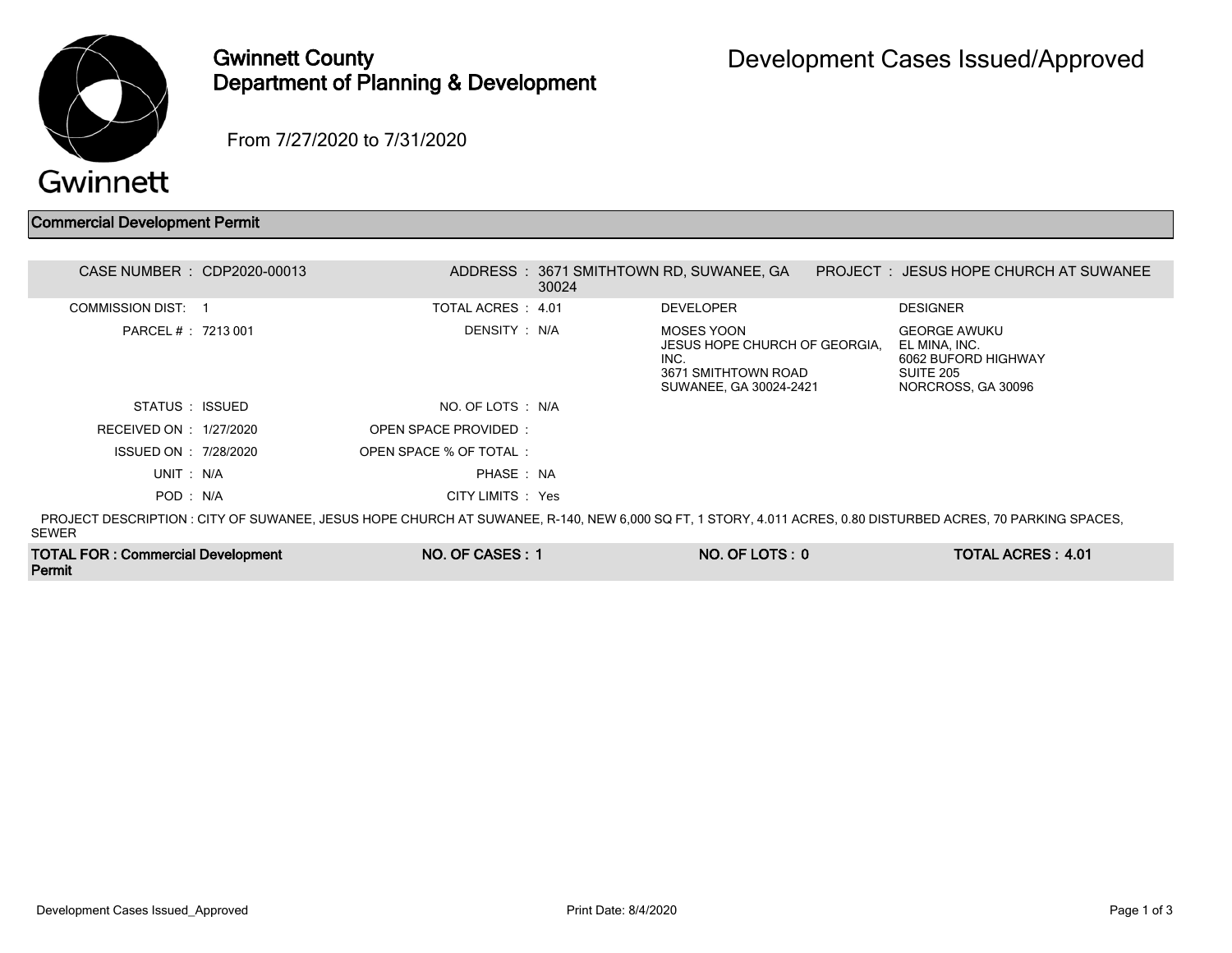## Exemption Plat

| <b>TOTAL FOR: Exemption Plat</b> |                   | NO. OF CASES: 1                                                              |          | NO. OF LOTS: 2                                               | <b>TOTAL ACRES: 1.89</b>                                                                             |  |
|----------------------------------|-------------------|------------------------------------------------------------------------------|----------|--------------------------------------------------------------|------------------------------------------------------------------------------------------------------|--|
|                                  |                   | PROJECT DESCRIPTION : GILMORE, ALAN (XPL), R-100, 2 LOTS, 1.888 ACRES, SEWER |          |                                                              |                                                                                                      |  |
| POD: N/A                         |                   | CITY LIMITS : No                                                             |          |                                                              |                                                                                                      |  |
| UNIT: N/A                        |                   | PHASE:                                                                       |          |                                                              |                                                                                                      |  |
| ISSUED ON : 7/28/2020            |                   | OPEN SPACE % OF TOTAL:                                                       |          |                                                              |                                                                                                      |  |
| RECEIVED ON : 2/19/2020          |                   | OPEN SPACE PROVIDED:                                                         |          |                                                              |                                                                                                      |  |
|                                  | STATUS : APPROVED | NO. OF LOTS : 2                                                              |          |                                                              |                                                                                                      |  |
| PARCEL # : 7073 015              |                   | DENSITY : N/A                                                                |          | ALAN GILMORE<br>1747 LEBANON ROAD<br>LAWRENCEVILLE, GA 30043 | <b>SUNNY SHARPE</b><br>ADAM & LEE LAND SURVEYING<br>5640 GA HIGHWAY 20 SOUTH<br>LOGANVILLE, GA 30052 |  |
| COMMISSION DIST: 1               |                   | TOTAL ACRES : 1.89                                                           |          | <b>DEVELOPER</b>                                             | <b>DESIGNER</b>                                                                                      |  |
| CASE NUMBER : XPL2020-00016      |                   |                                                                              | GA 30043 | ADDRESS: 1747 LEBANON RD, LAWRENCEVILLE,                     | PROJECT: GILMORE, ALAN                                                                               |  |
|                                  |                   |                                                                              |          |                                                              |                                                                                                      |  |

Final Plat

| CASE NUMBER : FPL2020-00028<br>ADDRESS: BETHESDA CHURCH RD (2900)<br>PROJECT: BETHESDA PARK<br>BLOCK), LAWRENCEVILLE, GA 30044<br><b>DESIGNER</b><br>COMMISSION DIST: 2<br>TOTAL ACRES 23.42<br><b>DEVELOPER</b><br>DENSITY : N/A<br>PARCEL # : 6128 009<br><b>BRIAN TAYLOR</b><br>JILLIAN SILVA<br>TRAVIS PRUITT & ASSOCIATES, INC.<br>TAYLOR MORRISON OF GEORGIA.<br>LLC.<br>4317 PARK DRIVE<br>SUITE 400<br>4400 NORTH POINT PARKWAY<br>SUITE 295<br>NORCROSS, GA 30093<br>ALPHARETTA, GA 30022<br>NO. OF LOTS : 131<br>STATUS : AUTHORIZED<br>RECEIVED ON : 5/19/2020<br>OPEN SPACE PROVIDED:<br>ISSUED ON : 7/30/2020<br>OPEN SPACE % OF TOTAL:<br>PHASE: NA<br>UNIT: N/A<br>POD: N/A<br>CITY LIMITS : No |  |  |  |  |
|----------------------------------------------------------------------------------------------------------------------------------------------------------------------------------------------------------------------------------------------------------------------------------------------------------------------------------------------------------------------------------------------------------------------------------------------------------------------------------------------------------------------------------------------------------------------------------------------------------------------------------------------------------------------------------------------------------------|--|--|--|--|
|                                                                                                                                                                                                                                                                                                                                                                                                                                                                                                                                                                                                                                                                                                                |  |  |  |  |
|                                                                                                                                                                                                                                                                                                                                                                                                                                                                                                                                                                                                                                                                                                                |  |  |  |  |
|                                                                                                                                                                                                                                                                                                                                                                                                                                                                                                                                                                                                                                                                                                                |  |  |  |  |
|                                                                                                                                                                                                                                                                                                                                                                                                                                                                                                                                                                                                                                                                                                                |  |  |  |  |
|                                                                                                                                                                                                                                                                                                                                                                                                                                                                                                                                                                                                                                                                                                                |  |  |  |  |
|                                                                                                                                                                                                                                                                                                                                                                                                                                                                                                                                                                                                                                                                                                                |  |  |  |  |
|                                                                                                                                                                                                                                                                                                                                                                                                                                                                                                                                                                                                                                                                                                                |  |  |  |  |
|                                                                                                                                                                                                                                                                                                                                                                                                                                                                                                                                                                                                                                                                                                                |  |  |  |  |

PROJECT DESCRIPTION : SINGLE FAMILY SUBDIVISION, TND PER RZR2017-00004, 131 LOTS,. 23.42 ACRES, 0.84 OPEN SPACE, SEWER